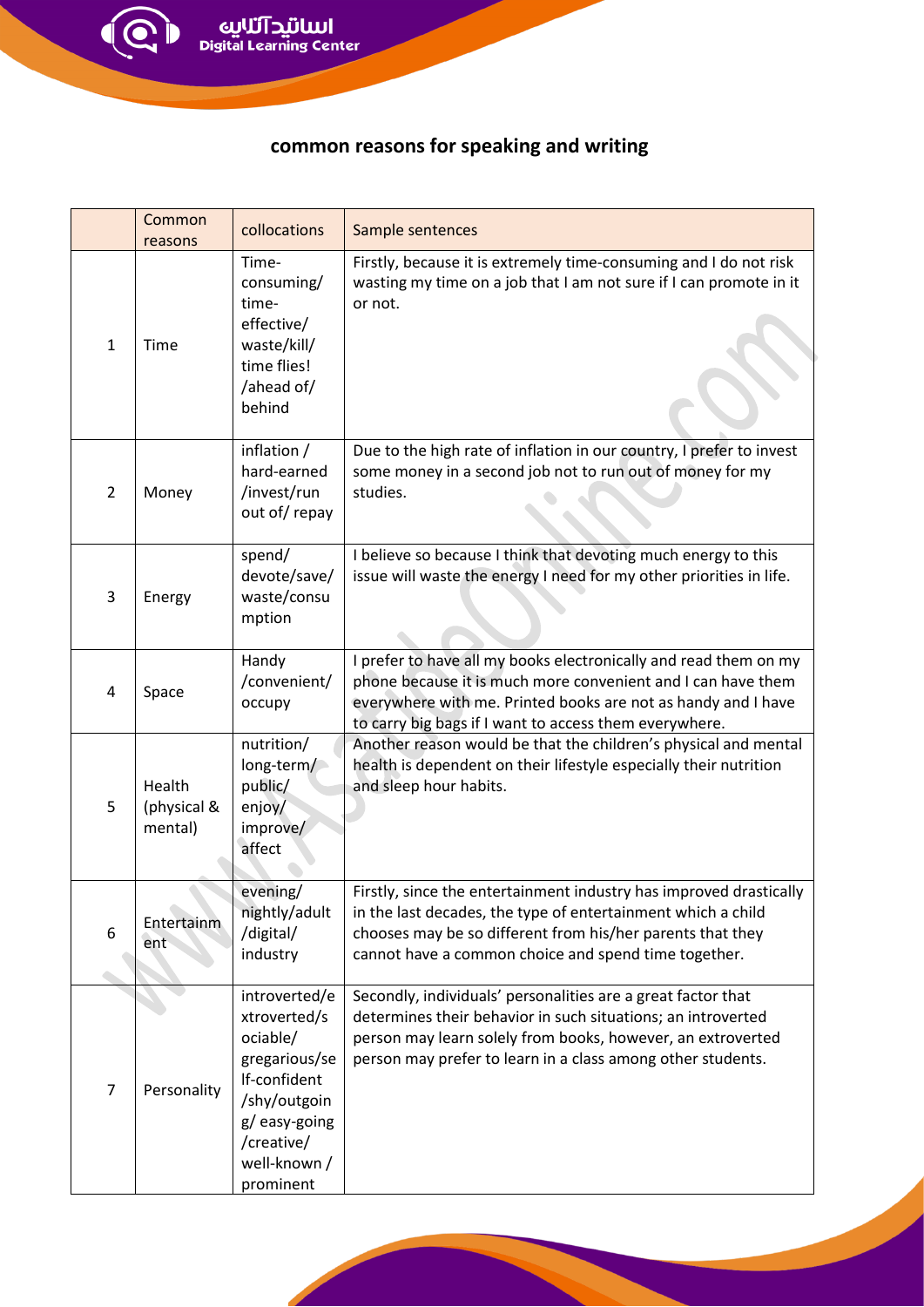$\bigodot$ 

| 8  | Technology                  | information/<br>telecommuni<br>cation/<br>educational/<br>medical/<br>environment<br>al/employ/<br>advances in                                 | Advances in telecommunication technology is another reason<br>which I believe people can live in any city in the world without<br>getting homesick and pursue their dreams there.                                                                              |
|----|-----------------------------|------------------------------------------------------------------------------------------------------------------------------------------------|----------------------------------------------------------------------------------------------------------------------------------------------------------------------------------------------------------------------------------------------------------------|
| 9  | future Job/<br>success      | rewarding/<br>application/<br>seek                                                                                                             | Furthermore, in my opinion, everybody should consider what<br>they would like to be their future job and how their success in<br>that job would be defined from the first year of their university<br>studies and plan their studies and projects accordingly. |
| 10 | --<br>Knowledge<br>/science | Empirical/<br>experimental                                                                                                                     |                                                                                                                                                                                                                                                                |
| 11 | Experience                  | have/lack/<br>gain/offer/<br>undergo/<br>considerable<br>/invaluable/<br>professional/<br>enjoyable/<br>memorable/<br>emotional<br>/spiritual/ | Gaining considerable professional experiment in these part-time<br>jobs during their university studies is invaluable, as well.                                                                                                                                |
| 12 | Adventure                   | wonderful/<br>dangerous/<br>have/be<br>looking for/<br>offer                                                                                   | Despite the probable dangers, some individuals prefer to<br>experience wonderful adventures in their life and the excitement<br>they undergo is before being conservative.                                                                                     |
| 13 | Culture                     | Indigenous/<br>traditional/<br>national/<br>diverse/<br>embrace/<br>preserve/<br>reflect                                                       | Preserving indigenous cultures of each region would be the<br>second reason for which I believe national TV channels should<br>monitor the diversity in their productions.                                                                                     |
| 14 | Equipment                   | up-to-date/<br>sophisticated<br>/telecommun<br>ication/<br>require/                                                                            | Firstly, universities need the governmental funds to equip their<br>laboratories with up-to-date machinery and materials they<br>require to advance in their sophisticated projects.                                                                           |
| 15 | Nature/eco<br>system        | mother/                                                                                                                                        | Firstly, it is extremely important to preserve nature for the next<br>generations.                                                                                                                                                                             |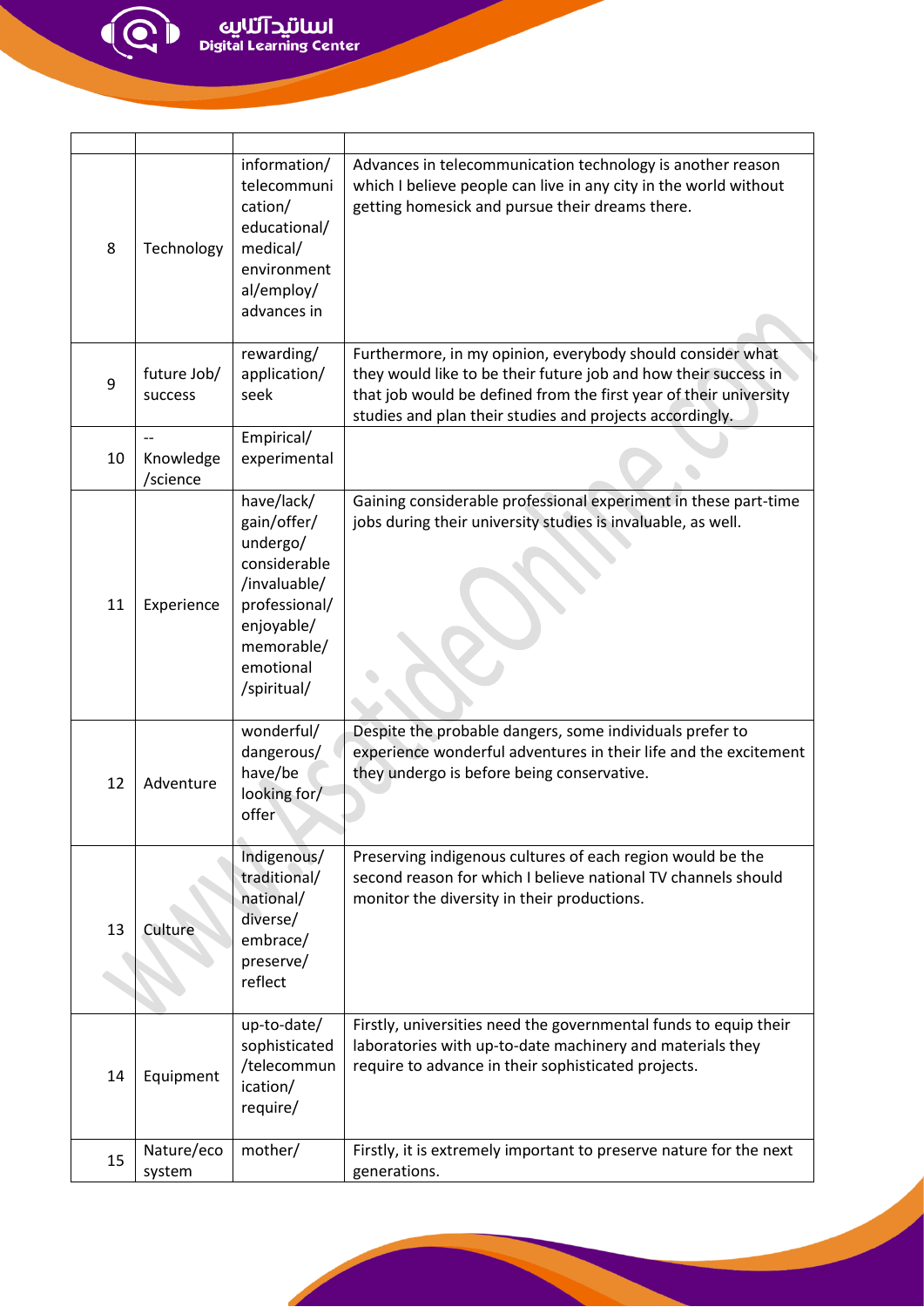الل**لاتيد آئلايي**<br>Digital Learning Center

 $\bigodot$ 

|    |                          | commune<br>with/<br>preserve/<br>lover/get<br>back to                                                                        |                                                                                                                                                                                                                                                                 |
|----|--------------------------|------------------------------------------------------------------------------------------------------------------------------|-----------------------------------------------------------------------------------------------------------------------------------------------------------------------------------------------------------------------------------------------------------------|
| 16 | Lifestyle                | minimalist/<br>hectic/<br>healthy/<br>active/<br>sedentary/                                                                  | To have a healthy lifestyle, it is crucial to pay attention to what<br>we eat.                                                                                                                                                                                  |
| 17 | Learning<br>style        | visual/<br>auditory/<br>verbal/<br>physical/<br>logical/social<br>/solitary                                                  | The most important reason which comes to my mind is the<br>various learning style of the students. Some students are visual<br>learners, others may have auditory or physical learning styles.<br>Hence, we should include various methods to suit all of them. |
| 18 | Justice                  | social/<br>economic/<br>promote/<br>serve                                                                                    | Firstly, promoting social and economical justice should be the<br>ultimate goal of each and every government.                                                                                                                                                   |
| 19 | Creativity               | artistic/<br>scientific/<br>have/<br>stimulate                                                                               | Furthermore, playing various kinds of games stimulates<br>teenagers' creativity which is crucially influential in their future<br>success.                                                                                                                      |
| 20 | Independe<br>nce         | financial/<br>have/lack/<br>enjoy/display                                                                                    | Indeed, one of the most prominent reasons for everybody who<br>works is to enjoy financial independence.                                                                                                                                                        |
| 21 | Responsibil<br>ιτγ       | mutual/<br>personal/<br>environment<br>al/                                                                                   | Firstly, every individual in society is responsible for keeping their<br>environment as clean as possible.                                                                                                                                                      |
| 22 | Tolerance                | political/<br>racial/<br>religious/<br>degree/<br>increase/for<br>people/ of<br>diversity/<br>have/<br>show/learn/<br>foster | First and foremost, fostering racial tolerance in each society can<br>bring about peace and decency for all.                                                                                                                                                    |
| 23 | Motivation<br>/incentive | internal/<br>prime/<br>powerful                                                                                              | Providing a strong internal incentive for children to pursue their<br>dreams on the right path should be the first priority in parenting.                                                                                                                       |